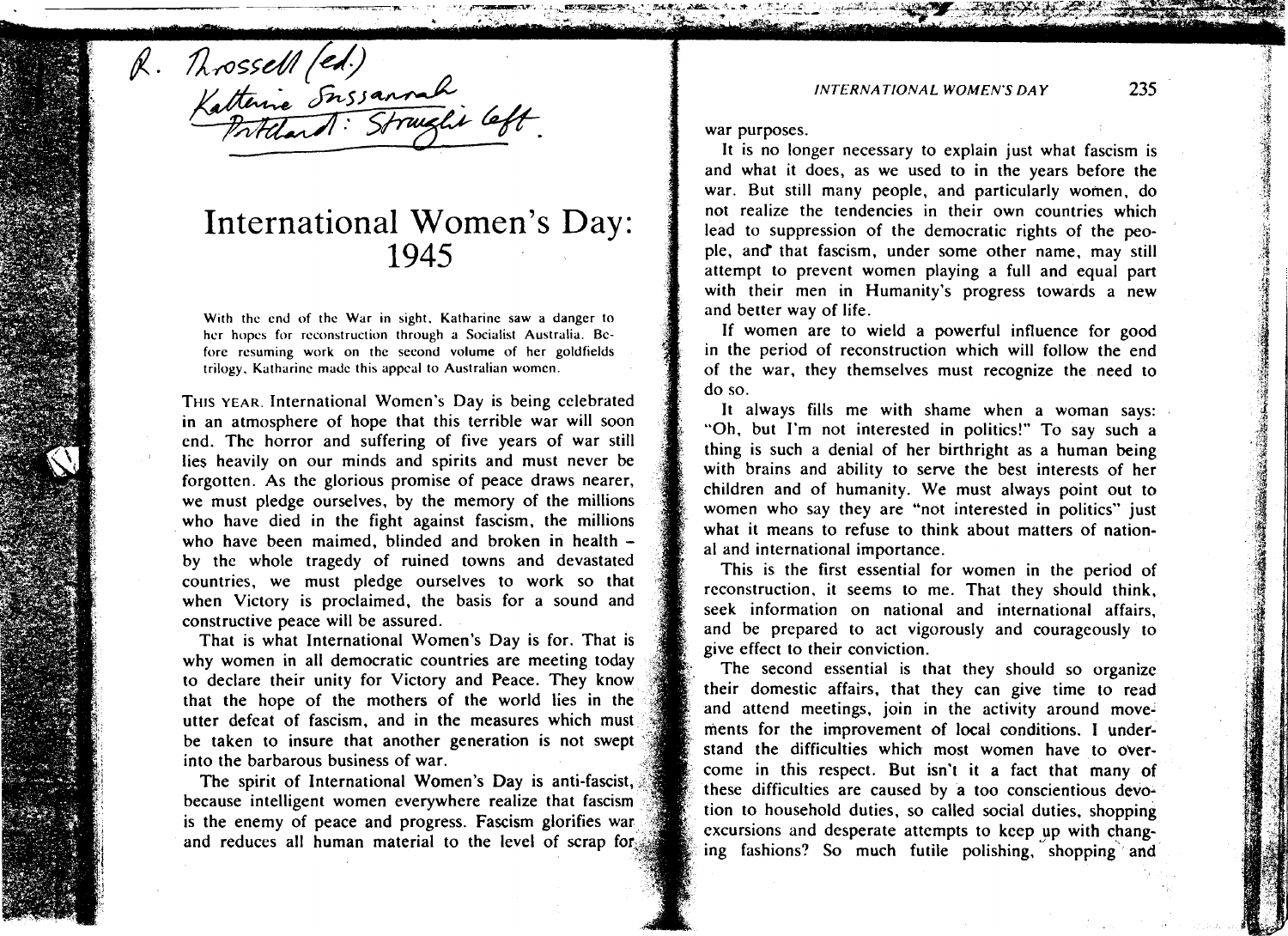**TENNISY YOUR DUMPER TO** 

**KATHARINE SUSANNAH PRICHALL** 

236

refurbishing of garments, wastes the priceless thought and<sup>3</sup> energy of women. If only most women would keep their minds as clean and tidy as they keep their houses, we would get somewhere.

We are approaching one of the most important periods in the history of mankind. Great changes can be made for the benefit of the Australian people and for the welfare of all peoplcs. And it is true, that every single individual can help to bring them about by clear thinking, and by honest and sincere action.

At the same time many dangers confront our people, and also the democratic peoples of other countries. The struggle between the forces which oppose human progress and those which are always striving to clear the way for human progress goes on. But the forces of reaction are forced to cloak themselves and their purposes with liberal names and ideas which will deceive the people as to their real objectives. This is what the Nazis in Germany did in order to mislead the people. In Italy and Japan, the same methods have been employed.

In order to see clearly we must look behind names, and statements of policy. in order to understand what is happening. We must study the record of men and women who profess to serve the interests of the nation, and are actually serving the financial interests of big combines, in-. terests which are opposed to the welfare of the people.

It is difficult for ordinary men and women in out of thc way places of Australia, to realize what the Anglo Soviet Treaty, Teheran Agreement and the Crimea Con ference mean to them. To realize that these treaties entered into by representatives of the United Nations, pledged to respect democratic principles, provide a better foundation than we have ever had for the future development of all peoples, on lines that are in accord with pr gress.

To have won recognition of the four freedoms expres sed in the Anglo-Soviet Treaty is one of democracy's mos **SPRINGERY VICTORIES TO THE MED.** mT TA?... Their written with the Treaty had not the second of democratic nations demonstrated their always growing desire for recognition of these rights. The unity of the Allied powers in military action to ensure victory, ratified by the Teheran Agreement; and the decisions arrived at by the Crimea conferences reflect the will of the people, in so far as organization for victory and peace are concerned. They represent a definite move forward on the part of governments which had to satisfy the democratic feeling of their peoples that the purpose of the war was to smash fascism forever.

 $\mathcal{L}(\mathcal{L})=\mathcal{L}(\mathcal{L})$  , where  $\mathcal{L}(\mathcal{L})=\mathcal{L}(\mathcal{L})$ 

<u> De Tannell (1988)</u>

But already, we know there have been moves to underestimate the Anglo-Soviet Treaty, to foment disunity between the Allied Nations, and to discredit organizations which exist to protect the democratic rights of the people in our own and other countries.

One of the dangers, at present. is talk of "a soft peace." All manner of well-meaning people may allow themselves to be swayed by the fact that some churchmen have lent themselves to this point of view. But what are the facts underlying such a policy? That is what we have to ask ourselves. It savours of the old disastrous appeasement  $-$  of handling fascism with velvet gloves. That is not the treatment for criminal gangsters, or for men and women who have supported a regime based on the lust for power and maintained by the most atrocious brutality and violence.

We all know something of what the peoples of occupied countries have suffered. We know something of the destruction of towns and villages, the massacre of men, women and children. how they have been tortured and forced to labour for the Nazis. But we don't know the whole story. Our minds simply cannot conceive the pain and horror that these fiendish soldiers of Hitler have brought to hundreds and thousands of defenceless men and women.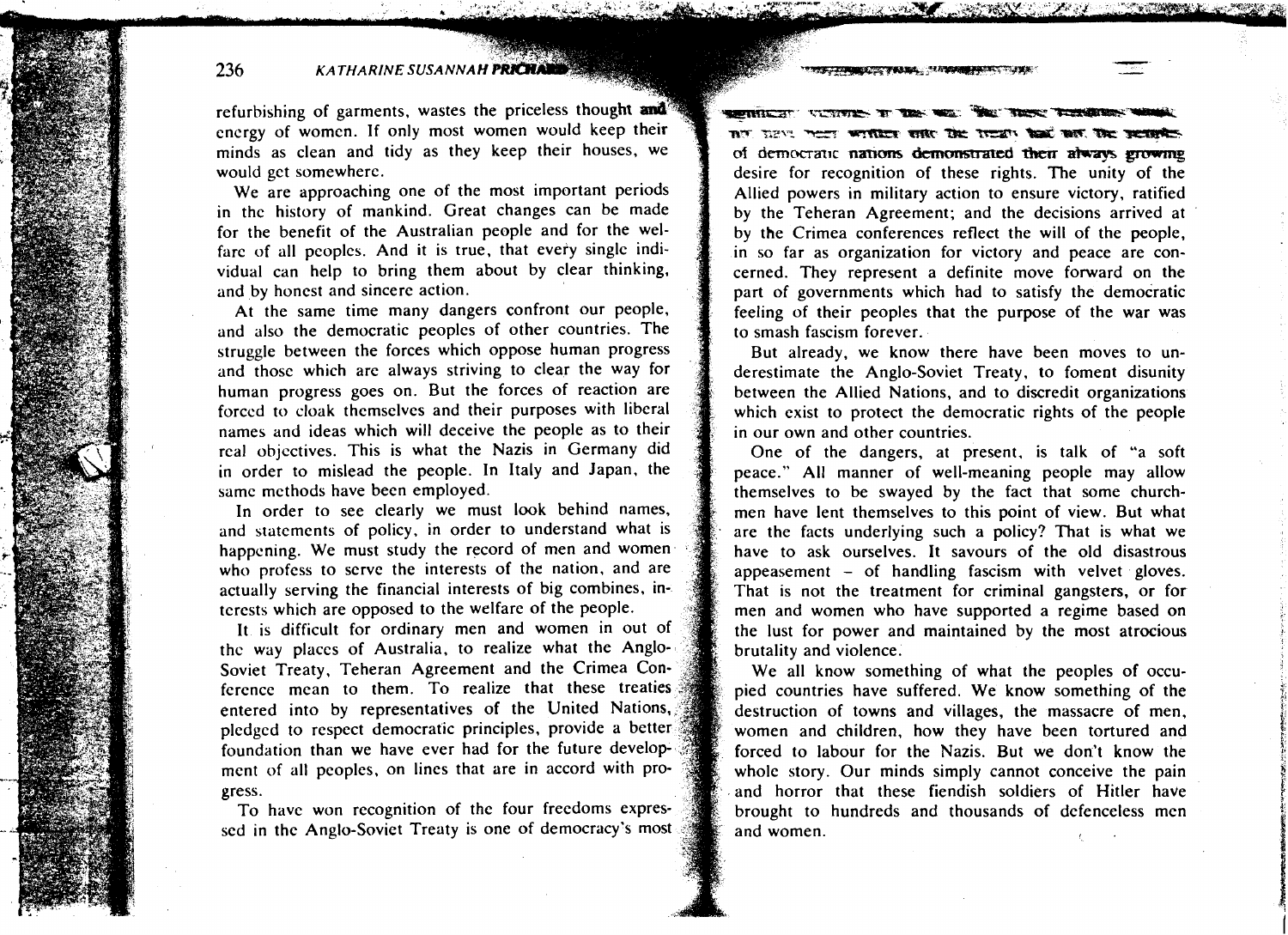#### *INTERNATIONAL WOMEN'S DAY 239*

### **238** *KATHARINE SUSANNAH PRICHARD*

I have just been reading the report of a commission which was investigating Nazi crimes in Lublin, Poland. In many Russian towns and villages whole populations were slaughtered with the same ruthlessness.

And there are people who talk of "a soft peace!"

It is evident that we must support conditions of peace which will ensure that never again will persons capable of committing such inhuman barbarities, have power to cause such havoc, or to plunge the nations of the world into war, as the Nazis boasted they would - and will again if the remnants of their economic, social and political system are permitted to survive.

The only way to ensure their utter defeat is to strengthen the power of the people's parties  $-$  the parties which in every country recognize that control by the peoplc of their economic, social and political life, will eradicate every vestige of fascism, Nazism - under whatever seemingly patriotic and liberal names they may hide.

And yet in Great Britain, America and Australia - as well as in Belgium and Greece - there are already campaigns to discredit this movement of peoples for a fuller rneasurc of democratic control which is the only reply to fascist tendencies.

This is another danger about which intelligent women have to concern themselves.

As the United States Secretary of State, Mr. S. Stettiniu warned the Inter-American Conference, recently:

"Thc Nazis might attempt to establish a base in thc western hemisphere for an ultimate 'comeback.'

"The Axis leaders, of course, will attempt to escape the consequences of their crimes. and we still face the dang of a secret Nazi-Fascist infiltration into the political and economic life of this hemisphere."

What applies to America, in this connection, applies also to Australia.

Mr. Joseph Davies, who was Ambassador to the Soviet Union a few years ago, and wrote the now famous *Mission*  (o **Moscow.** pointed out in an article in the American press not long ago that the Nazis had used Red baiting to create hostility to the Soviet Union and the Anglo Soviet Treaty. Red baiting, he said quite definitely, was a secret weapon used by Hitler to create disunity among the peoples of the Allied Nations. Red baiting fights for Hitler, not us!

The United Nations stand pledged to a world peace organization which will prevent future wars, and will combat hunger, poverty, ignorance and disease. The most bigoted reactionaries cannot deny the part that the Red Army of the Soviet Union has played in the winning of victory and peace. On the front pages of our daily newspapers we have seen glowing tributes to the Red Army "the Greatest Offensive in History," and the triumphs of Soviet strategy. Mr. Churchill has said that the Red Army has torn the guts out of the German war machine. This is not Red baiting.

No. But turn to other pages of these newspapers, and you will find attacks on working class organizations, the Labour Government, trade unions, and the Communist Party of Australia. We find that Red baiting no longer applies to the Soviet Union - because the case for Communism has been proved in the magnificent organization of the Soviet peoples which has defeated Hitler. Red baiting has become the major activity of all those who fear the democratic power of the people. They use any and every means to discredit any move that is made to strengthen the power of the people, and usually announce that communist influence is responsible for these , moves.

Well, communists appreciate the compliment that no-. thing is done for the good of the people. that they have not got something to do with: but how ludicrous are these attacks on communists and the Communist Party of Australia when we know that their purpose is to weaken con-<br>trol by the people of their economic, social and political

**Q d** 

1.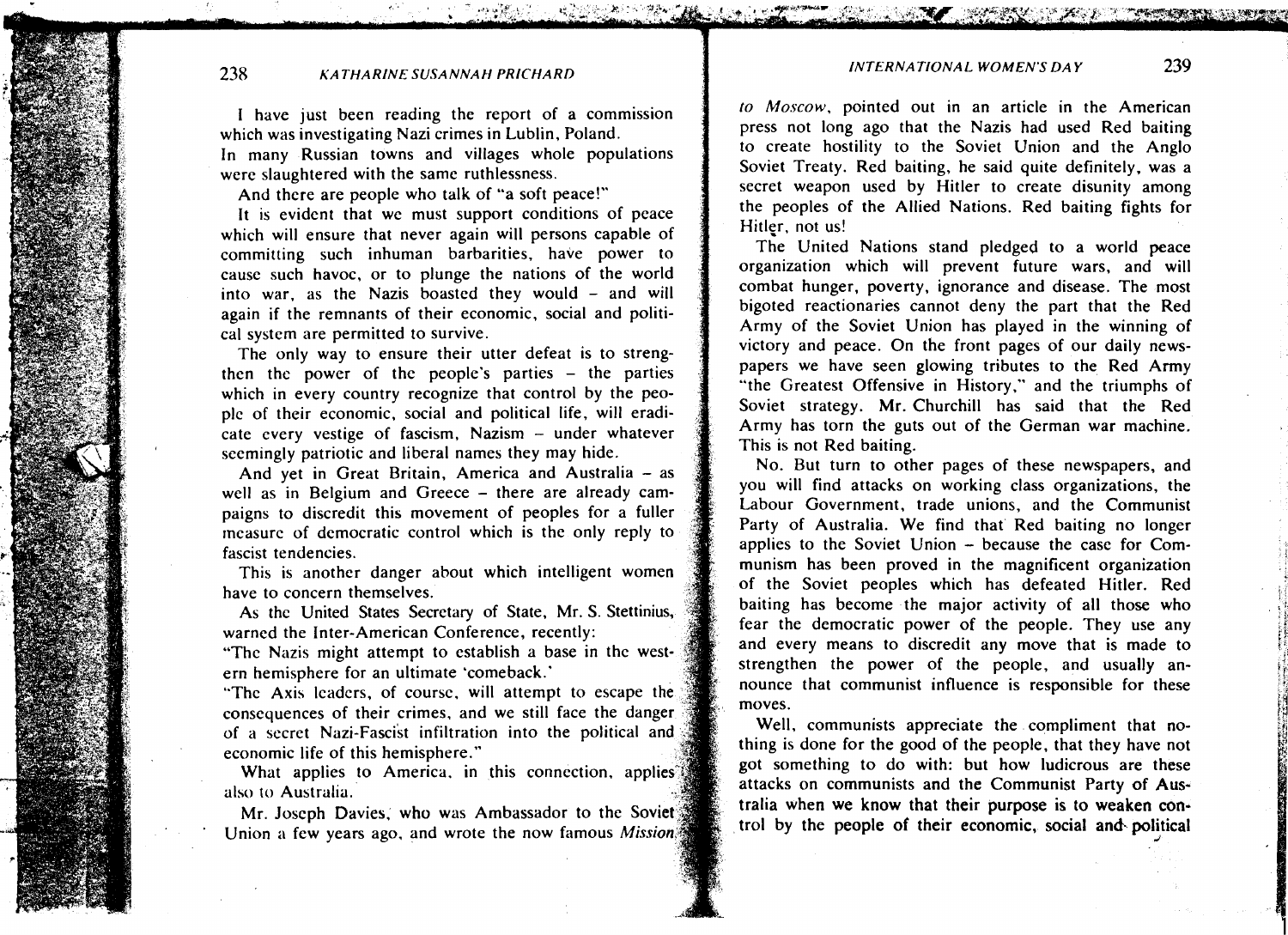**INTERNATIONAL WOMEN'S DAY 24 1** 

#### **240 KATHARINE SUSA NNAH PRICHARD**

affairs. These attacks serve the interests only of those individuals in the community who profit by war. ignorance, and suppression of the democratic rights of their own and other peoples.

You see where the danger lies. That many people may be misled by scandalous and lying statements about communists in Australia. just as they were a few years ago about communists in the Soviet Union. The bright idea now is to pretend that communists are different in the Soviet Union to communists in Australia. The fact of the matter is that communists, the world over, are inspired by Marxist-Leninist principles for organization to improve the living conditions of the working people who are a majority in every country. and on whose health and energy the prosperity and peace of a nation depend.

The people who indulge in Red baiting are usually associated also with attempts to prevent women from qualifying for any work for which they may be physically and mentally fitted: and also to prevent them from earning the rates of pay men obtain for similar work. They would like to force women out of certain industries in the post war period, and make economic necessity a reason for concentrating on "home duties" as "most productive of personal well-being and national security."

We know how stupid and illogical these arguments are - but there are many women who do not realize the real danger to the future of our country and to reorganization for a better world which underlie these tendencies I have briefly outlined.

Because of that. on International Women's Day, we must reaffirm our resolution to throw from our minds the veils of ignorance and apathy, to think and work for fulfilment of all that we believe this war is being fought to win. And we must help all honest and sincere women to understand how much their help is needed to ensure that fulfilment.

WC greet the women of Great Britain, of France, of

Czechoslovakia, of Greece and China who have worked so splendidly to hasten victory. The heroism of Soviet women. both in the production of food supplies and munitions, and in the resistance of fighting partisan groups, has been almost unbelievable; but we must remember too that Soviet women have had greater opportunities to serve their country than have been granted to the women of other nations, because they are trained for **so** many jobs that we are unaccustomed to; and because community organization relieves them of many time-wasting "home duties."

In Australia. hundreds of women and girls have been doing war work. In industry, they have increased production of supplies and munitions: in the services, have released men for the battle areas. These Australian women have shown what they are capable of during the war. We are proud of them. Will they work as strenuously for fulfilment of the purposes of the war? Will they identify themselves as nobly with work for national welfare, security and international peace as they have done to assure victory? I believe that they will if we can reach them: if we can help them to realize the real issues at stake.

You women of Newcastle have accomplished a great deal by co-operative effort to improve local conditions, I know. But I can imagine how much more you could have accomplished had you been assisted by many more women who perhaps have not thought it necessary to take an active part in public affairs. I hope that the end of the war and the new perspective which peace promises. will make them realize how necessary, both for themselves and for all of us, their participation in movements for community welfare really are.

As Mohammedan women threw off their veil on International Women's Day in Moscow many years ago, **so** let . us throw off from our minds the veils of ignorance and apathy which for so long have prevented us seeing clearly